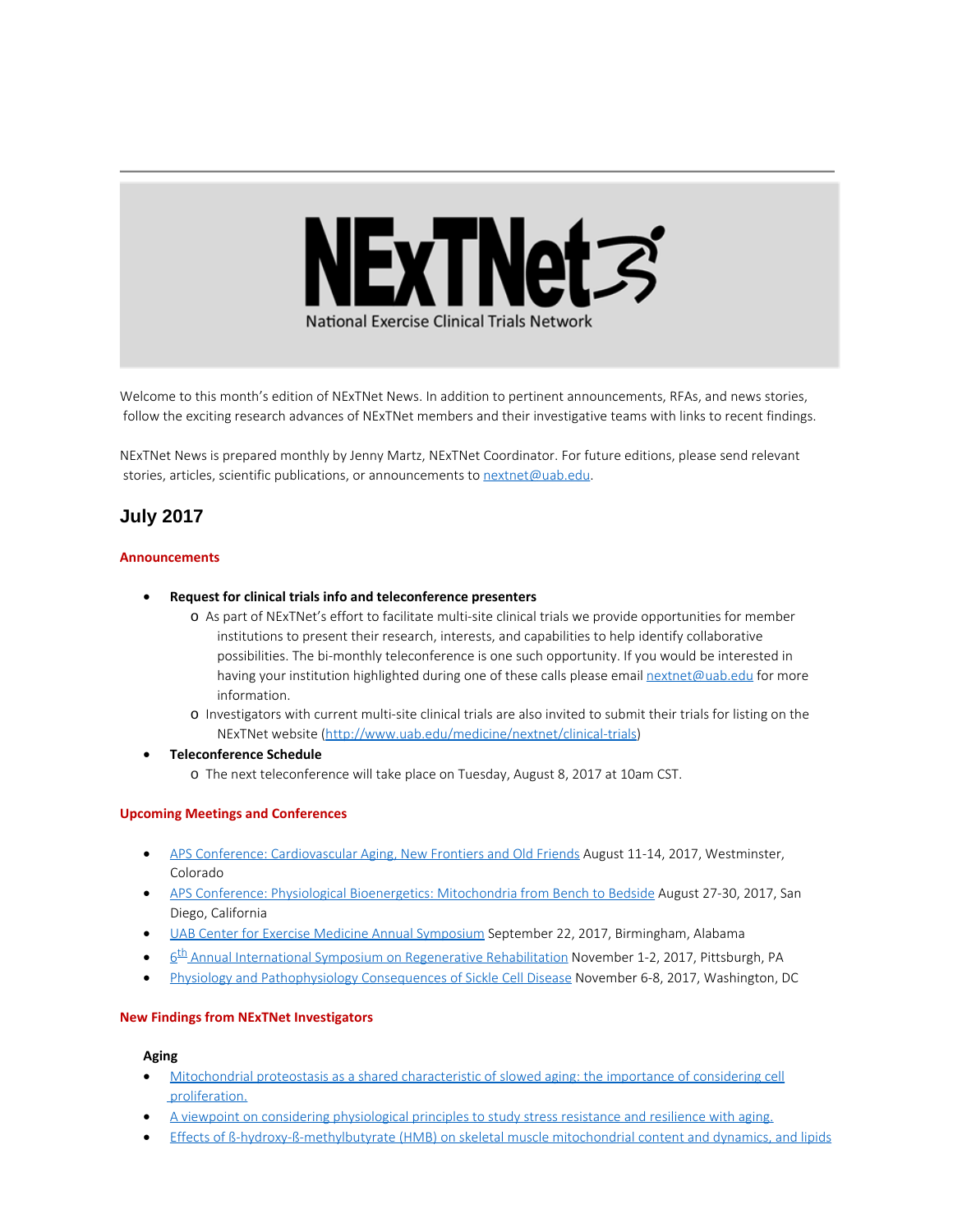[after 10 days of bed rest in older adults.](https://www.ncbi.nlm.nih.gov/pubmed/28705993)

- · [\(Dis\)Trust your gut: the gut microbiome in age-related inflammation, health, and disease.](https://www.ncbi.nlm.nih.gov/pubmed/28709450)
- · [Intestinal Permeability Biomarker Zonulin is Elevated in Healthy Aging.](https://www.ncbi.nlm.nih.gov/pubmed/28676292)
- [Depletion of Pax7+ satellite cells does not affect diaphragm adaptations to running in young or aged mice.](https://www.ncbi.nlm.nih.gov/pubmed/28736900)
- [Differential requirement for satellite cells during overload-induced muscle hypertrophy in growing versus](https://www.ncbi.nlm.nih.gov/pubmed/28693603)  [mature mice.](https://www.ncbi.nlm.nih.gov/pubmed/28693603)
- · [Aging-related effects of bed rest followed by eccentric exercise rehabilitation on skeletal muscle macrophages](https://www.ncbi.nlm.nih.gov/pubmed/28705613)  [and insulin sensitivity.](https://www.ncbi.nlm.nih.gov/pubmed/28705613)

#### **Cancer**

- · [Exercise in the Prevention and Treatment of Breast Cancer: What Clinicians Need to Tell Their Patients.](https://www.ncbi.nlm.nih.gov/pubmed/28696989)
- · [Comparison of Pharmaceutical, Psychological, and Exercise Treatments for Cancer-Related Fatigue: A Meta](https://www.ncbi.nlm.nih.gov/pubmed/28253393)[analysis.](https://www.ncbi.nlm.nih.gov/pubmed/28253393)

#### **Cardiovascular**

- · [Atherogenic Lipoprotein Determinants of Cardiovascular Disease and Residual Risk Among Individuals With Low](https://www.ncbi.nlm.nih.gov/pubmed/28733430)  [Low-Density Lipoprotein Cholesterol.](https://www.ncbi.nlm.nih.gov/pubmed/28733430)
- [The effects of strict prolonged bedrest on cardio-respiratory fitness: systematic review and meta-analysis.](https://www.ncbi.nlm.nih.gov/pubmed/28705999)
- · [Small Sample Sizes Confound Understanding of Cardiometabolic Responses to Exercise.](https://www.ncbi.nlm.nih.gov/pubmed/28419004)
- · [Effect of alternating standing and sitting on blood pressure and pulse wave velocity during a simulated workday](https://www.ncbi.nlm.nih.gov/pubmed/28704258)  [in adults with overweight/obesity.](https://www.ncbi.nlm.nih.gov/pubmed/28704258)

## **Cell and Molecular Biology**

· [Precarious maintenance of simple DNA repeats in eukaryotes.](https://www.ncbi.nlm.nih.gov/pubmed/28703879)

#### **Exercise – Diet/Disease/Drug/Device/Environmental Interactions**

- [Aspirin as a COX Inhibitor and Anti-inflammatory Drug in Human Skeletal Muscle.](https://www.ncbi.nlm.nih.gov/pubmed/28706001)
- · [Long-term rates of mitochondrial protein synthesis are increased in mouse skeletal muscle with high fat feeding](https://www.ncbi.nlm.nih.gov/pubmed/28698283)  [regardless of insulin sensitizing treatment.](https://www.ncbi.nlm.nih.gov/pubmed/28698283)
- · [Randomized trial reveals that physical activity and energy expenditure are associated with weight and body](https://www.ncbi.nlm.nih.gov/pubmed/28558160)  [composition after RYGB.](https://www.ncbi.nlm.nih.gov/pubmed/28558160)
- [Performance of wells score to predict deep vein thrombosis and pulmonary embolism in endurance athletes.](https://www.ncbi.nlm.nih.gov/pubmed/28707499)
- · [Soy compared with milk protein in a Western diet changes fecal microbiota and decreases hepatic steatosis in](https://www.ncbi.nlm.nih.gov/pubmed/28605664)  [obese OLETF rats.](https://www.ncbi.nlm.nih.gov/pubmed/28605664)
- · [Exercise Attenuates Negative Effects of Abstinence During 72 Hours of Smoking Deprivation.](https://www.ncbi.nlm.nih.gov/pubmed/28682103)

#### **Metabolic**

- · [Diet and Exercise and Serum Markers of Oxidative Stress-Response.](https://www.ncbi.nlm.nih.gov/pubmed/28698246)
- · [Principles, Insights and Potential Pitfalls of the Non-Invasive Determination of Muscle Oxidative Capacity by](https://www.ncbi.nlm.nih.gov/pubmed/28684592)  [Near-Infrared Spectroscopy.](https://www.ncbi.nlm.nih.gov/pubmed/28684592)
- · [Potential Causes of Elevated REE following High-Intensity Exercise.](https://www.ncbi.nlm.nih.gov/pubmed/28737531)
- · [The metabolic fate of isotopically labeled trimethylamine-N-oxide \(TMAO\) in humans.](https://www.ncbi.nlm.nih.gov/pubmed/28433924)
- · [Preventing Fat Gain by Blocking Follicle-Stimulating Hormone.](https://www.ncbi.nlm.nih.gov/pubmed/28723332)
- · [Effects of blood flow restriction combined with post-activation potentiation stimuli on jump performance in](https://www.ncbi.nlm.nih.gov/pubmed/28682937)  [recreationally active males.](https://www.ncbi.nlm.nih.gov/pubmed/28682937)
- · [The effect of intentional weight loss on fracture risk in persons with diabetes: results from the Look AHEAD](https://www.ncbi.nlm.nih.gov/pubmed/28678345)  [Randomized Clinical Trial.](https://www.ncbi.nlm.nih.gov/pubmed/28678345)

#### **Neuroscience and Stroke**

- · tDCS does not enhance the effects of [robot-assisted gait training in patient with](https://www.ncbi.nlm.nih.gov/pubmed/28697574) subacute stroke.
- [Prediction of treatment outcomes to exercise in patients with nonremitted major depressive disorder.](https://www.ncbi.nlm.nih.gov/pubmed/28672073)
- [Cardiorespiratory fitness and body composition of stimulant users: A baseline analysis of the STRIDE cohort.](https://www.ncbi.nlm.nih.gov/pubmed/28554607)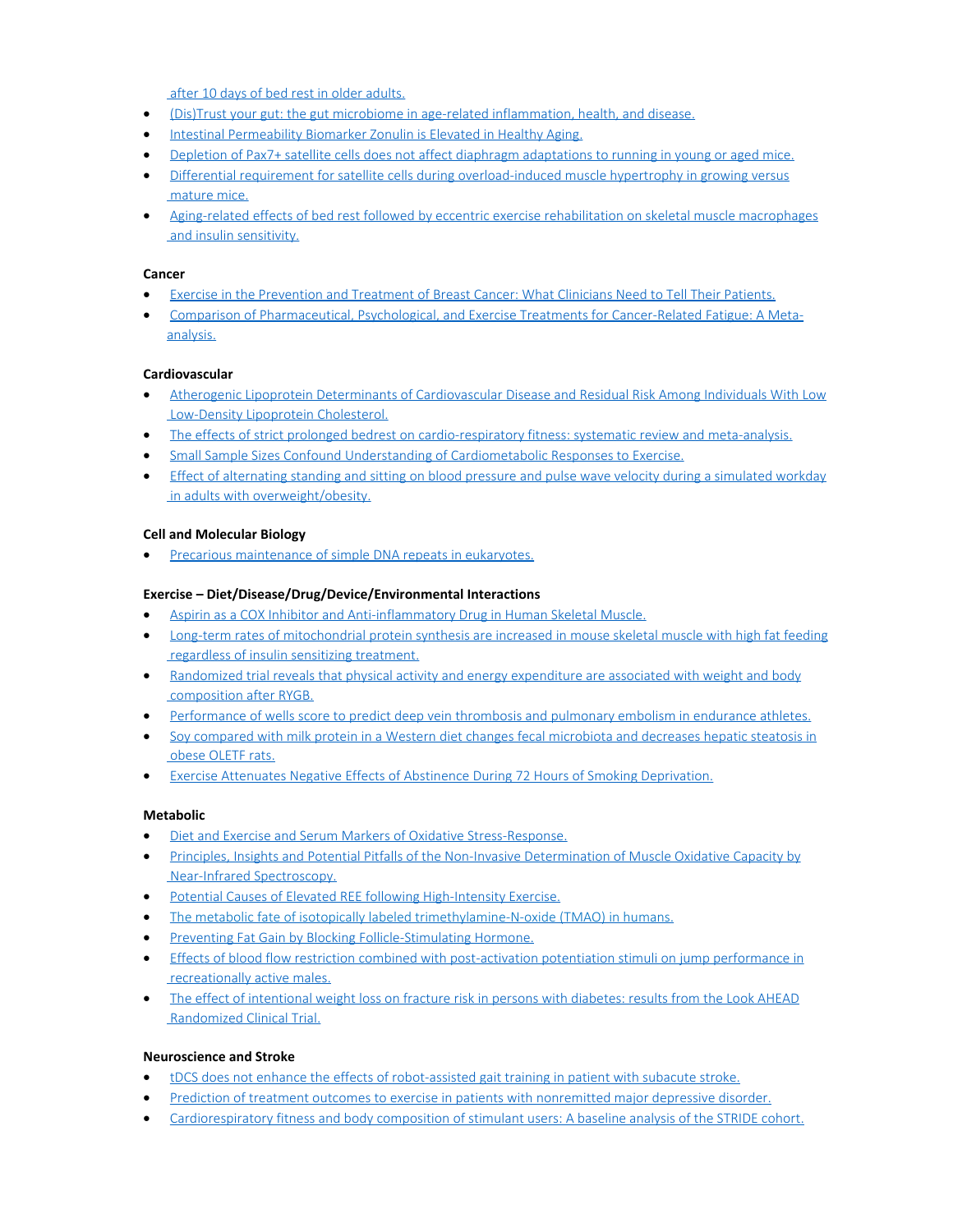## **Pediatric**

· [Association Between Linear Growth and Bone Accrual in a Diverse Cohort of Children and Adolescents.](https://www.ncbi.nlm.nih.gov/pubmed/28672287)

## **Other**

- · [Large meta-analysis of genome-wide association studies identifies five loci for lean body mass.](https://www.ncbi.nlm.nih.gov/pubmed/28724990)
- · [Longer Concentric Action Increases Muscle Activation And Neuromuscular Fatigue Responses In Protocols](https://www.ncbi.nlm.nih.gov/pubmed/28737588)  [Equalized By Repetition Duration.](https://www.ncbi.nlm.nih.gov/pubmed/28737588)

# **Additional New Findings**

- · [Randomized Controlled Trial of a Peer Led Multimodal Intervention for Men with Prostate Cancer to Increase](http://www.ncbi.nlm.nih.gov/pubmed/28685892)  [Exercise Participation.](http://www.ncbi.nlm.nih.gov/pubmed/28685892)
- · [Recreational Physical Activity in Relation to Prostate Cancer-specific Mortality Among Men with Nonmetastatic](http://www.ncbi.nlm.nih.gov/pubmed/28711382)  [Prostate Cancer.](http://www.ncbi.nlm.nih.gov/pubmed/28711382)
- · [Home-based exercise during preoperative therapy for pancreatic cancer.](http://www.ncbi.nlm.nih.gov/pubmed/28710540)
- [The Effect on Bone Outcomes of Home-based Exercise Intervention for Prostate Cancer Survivors Receiving](http://www.ncbi.nlm.nih.gov/pubmed/28731882)  [Androgen Deprivation Therapy: A Pilot Randomized Controlled Trial.](http://www.ncbi.nlm.nih.gov/pubmed/28731882)
- · [Effectiveness of behavioural change techniques in physiotherapy interventions to promote physical activity](http://www.ncbi.nlm.nih.gov/pubmed/28667221)  [adherence in patients with hip and knee osteoarthritis: a systematic review protocol.](http://www.ncbi.nlm.nih.gov/pubmed/28667221)
- · [Exercise-induced GLUT4 transcription via inactivation of HDAC4/5 in mouse skeletal muscle in an AMPKa2](http://www.ncbi.nlm.nih.gov/pubmed/28688716) [dependent manner.](http://www.ncbi.nlm.nih.gov/pubmed/28688716)
- · [The association between leisure-time physical activity, low HDL-cholesterol and mortality in a pooled analysis of](http://www.ncbi.nlm.nih.gov/pubmed/28667447)  [nine population-based cohorts.](http://www.ncbi.nlm.nih.gov/pubmed/28667447)
- · [Hearts lacking plasma-membrane KATP channels display changes in basal aerobic metabolic substrate](http://www.ncbi.nlm.nih.gov/pubmed/28667052)  [preference and AMPK activity.](http://www.ncbi.nlm.nih.gov/pubmed/28667052)
- · [The role of cardiac rehabilitation in secondary prevention after coronary events.](http://www.ncbi.nlm.nih.gov/pubmed/28664773)
- · [Continuous Cardiac Autonomic and Hemodynamic Responses to Isometric Exercise.](http://www.ncbi.nlm.nih.gov/pubmed/28708775)
- · [Exercise training to reduce sympathetic nerve activity in heart failure patients. A systematic review and meta](http://www.ncbi.nlm.nih.gov/pubmed/28733092)[analysis.](http://www.ncbi.nlm.nih.gov/pubmed/28733092)
- [Accuracy of step count measured by physical activity monitors: The effect of gait speed and anatomical](http://www.ncbi.nlm.nih.gov/pubmed/28666177)  [placement site.](http://www.ncbi.nlm.nih.gov/pubmed/28666177)
- [The effect of an 8-week stabilization exercise program on the lumbopelvic rhythm and flexion-relaxation](http://www.ncbi.nlm.nih.gov/pubmed/28668552)  [phenomenon.](http://www.ncbi.nlm.nih.gov/pubmed/28668552)
- [Barriers to exercise for patients with renal disease: an integrative review.](http://www.ncbi.nlm.nih.gov/pubmed/28689231)
- · [A high fat breakfast attenuates the suppression of appetite and acylated ghrelin during exercise at simulated](http://www.ncbi.nlm.nih.gov/pubmed/28689024)  [altitude.](http://www.ncbi.nlm.nih.gov/pubmed/28689024)
- · [Cerebrocortical activity during self-paced exercise in temperate, hot and hypoxic conditions.](http://www.ncbi.nlm.nih.gov/pubmed/28686002)
- · [Effect of exercise therapy on quality of life of patients with multiple sclerosis in Iran: a systematic review and](http://www.ncbi.nlm.nih.gov/pubmed/28687973)  [meta-analysis.](http://www.ncbi.nlm.nih.gov/pubmed/28687973)
- · [Variable Accuracy of Wearable Heart Rate Monitors during Aerobic Exercise.](http://www.ncbi.nlm.nih.gov/pubmed/28709155)
- · [Skeletal Muscle Microvascular-Linked Improvements in Glycemic Control From Resistance Training in Individuals](http://www.ncbi.nlm.nih.gov/pubmed/28687542)  [With Type 2 Diabetes.](http://www.ncbi.nlm.nih.gov/pubmed/28687542)
- [Delayed Onset of Reoxygenation in Inactive Muscles After High-Intensity Exercise.](http://www.ncbi.nlm.nih.gov/pubmed/28685454)
- · [Human skeletal muscle type 1 fibre distribution and response of stress-sensing proteins along the titin molecule](http://www.ncbi.nlm.nih.gov/pubmed/28712031)  [after submaximal exhaustive exercise.](http://www.ncbi.nlm.nih.gov/pubmed/28712031)
- · [Prevalence of Non-responders for Glucose Control Markers after 10 Weeks of High-Intensity Interval Training in](http://www.ncbi.nlm.nih.gov/pubmed/28729841)  [Adult Women with Higher and Lower Insulin Resistance.](http://www.ncbi.nlm.nih.gov/pubmed/28729841)
- · [Promoting Optimal Physical Exercise for Life \(PROPEL\): aerobic exercise and self-management early after stroke](http://www.ncbi.nlm.nih.gov/pubmed/28667222)  [to increase daily physical activity-study protocol for a stepped-wedge randomised trial.](http://www.ncbi.nlm.nih.gov/pubmed/28667222)
- · [Context-specific Activity Repetition Training for Functional Outcome in Stroke Rehabilitation.](http://www.ncbi.nlm.nih.gov/pubmed/28666513)
- [The efficacy of treadmill training on balance dysfunction in individuals with chronic stroke: a systematic review.](http://www.ncbi.nlm.nih.gov/pubmed/28687056)
- · [Physical activity and the mediating effect of fear, depression, anxiety, and catastrophizing on pain related](http://www.ncbi.nlm.nih.gov/pubmed/28686644) disability in people with chronic low back pain.